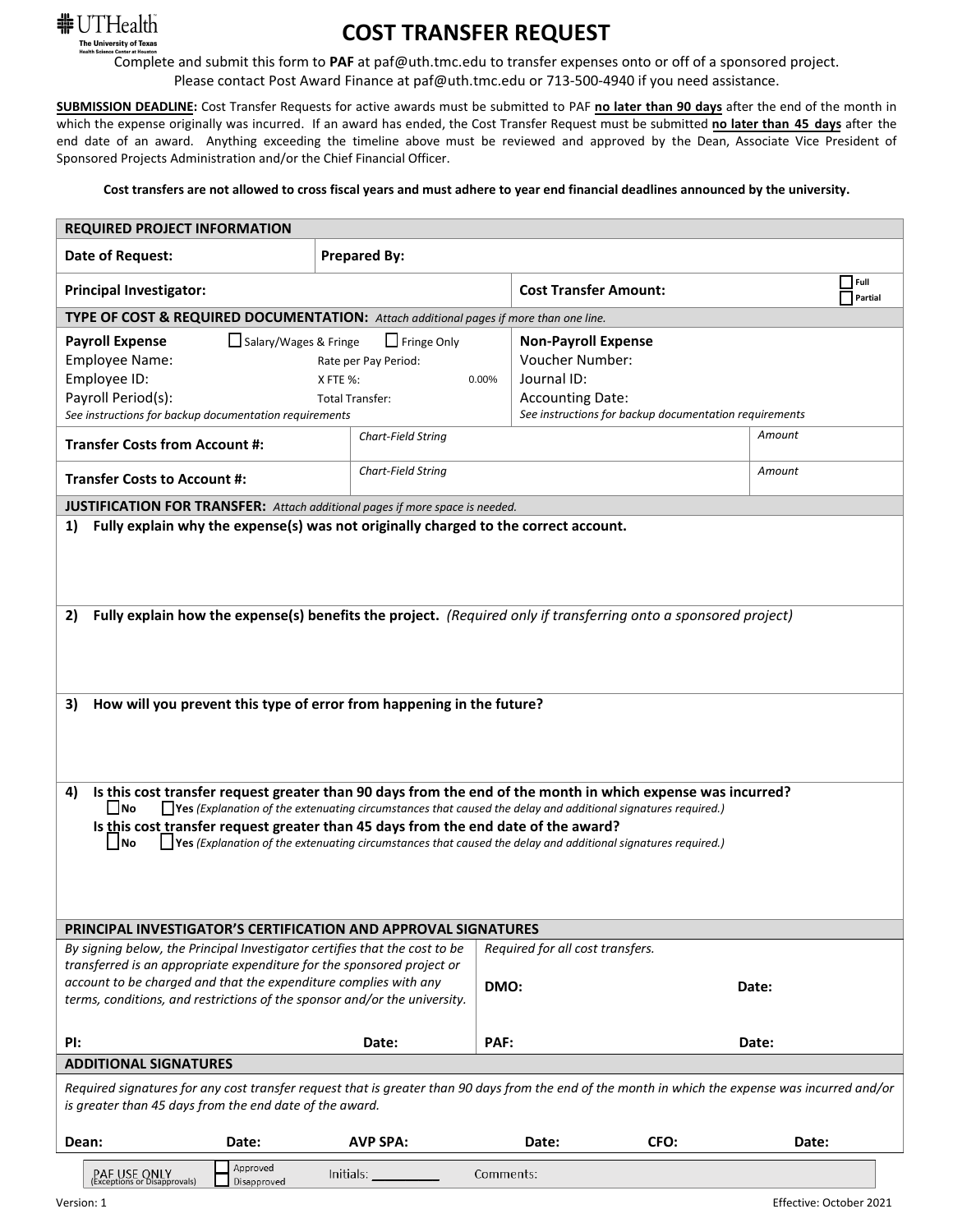## **COST TRANSFER REQUEST FORM - INSTRUCTIONS**

### **REQUIRED PROJECT INFORMATION**

**Date of Request:** Enter the date the form is being completed. **Prepared By:** Enter the name of the person completing the form. **Principal Investigator:** Enter the name of the Principal Investigator for the project the expenses are being moved onto or off of. **Cost Transfer Amount:** Enter the dollar (\$) amount requested for the transfer onto the sponsored project.

## **TYPE OF COST & REQUIRED DOCUMENTATION**

If the cost transfer is for **payroll expense(s)** (salary and wages) enter the following information: **Employee Name:** Enter the name of the employee for the salary or wages to be moved onto the sponsored project. **Employee ID:** Enter the employee ID number. **Payroll Period(s):** Enter the dates of payroll period(s) being affected. **Salary/Wages & Associated Fringe:** Select if transferring salary/wages plus the associated fringe. **Fringe Only:** Select if transferring only fringe.

If the cost transfer is for **non-payroll expense(s)** (e.g. supplies or travel) enter the following information: **Voucher Number:** Enter the voucher number for the non-payroll expense, if applicable. **Journal ID:** Enter the journal ID if the expense processed through the General Ledger. **Accounting Date:** Enter the accounting date of when the expense posted in FMS.

**Transfer Costs from Account #:** Enter the chart-field string that the costs are transferring from and the dollar (\$) amount. **Transfer Costs to Account #:** Enter the chart-field string that the costs are transferring to and the dollar (\$) amount.

#### **JUSTIFICATION FOR TRANSFER**

It is imperative to appropriately justify the reason why the expense(s) was not originally charged to the correct project/account and, if applicable, how the expense(s) is a benefit to the project. All questions must be answered for the justification.

- **1. Fully explain why the expense(s) was not originally charged to the correct account.** *Per NIH Grants Policy 7.5 "To correct an error" is not sufficient.*
- **2. Fully explain how the expense(s) benefits the project.** *Only complete if transferring an expense onto a sponsored project.*
- **3. How will you prevent this type of error from happening in the future?**
- **4. Is the cost transfer request greater than 90 days from the end of the month in which it expense was incurred or greater than 45 days after end date?** *Provide an explanation of the extenuating circumstances that caused the delay.*

### **PRINCIPAL INVESTIGATOR'S CERTIFICATION AND APPROVAL SIGNATURES**

**PI:** Obtain signature from the PI to certify that the cost is an appropriate expenditure for the project or account. **DMO:** Obtain signature from the DMO.

**PAF:** Post Award Finance will review all Cost Transfer Request forms and sign once approved or return if denied.

#### **ADDITIONAL SIGNATURES**

**Dean:** Obtain signature from the PI's Dean prior to submission if yes is selected on either question on #4 on the justification for transfer section. **AVP SPA:** PAF will obtain required signature if yes is selected on either question on #4 on the justification for transfer section. **CFO:** PAF will obtain required signature if yes is selected on either question on #4 on the justification for transfer section.

| <b>BACKUP DOCUMENTATION GUIDANCE</b>                                                          |                                                                                                                                                                                                                                                                                                                                                                                                  |  |  |  |  |  |  |
|-----------------------------------------------------------------------------------------------|--------------------------------------------------------------------------------------------------------------------------------------------------------------------------------------------------------------------------------------------------------------------------------------------------------------------------------------------------------------------------------------------------|--|--|--|--|--|--|
| <b>PAYROLL EXPENSES</b>                                                                       | <b>NON-PAYROLL EXPENSES</b>                                                                                                                                                                                                                                                                                                                                                                      |  |  |  |  |  |  |
| Salary/Wages & Fringe<br>Pay History<br>Salary Cap worksheet if over cap (Excel)<br>$\bullet$ | <b>Vouchers &amp; Journal Entries</b><br>Project Detail Expense Report<br>٠                                                                                                                                                                                                                                                                                                                      |  |  |  |  |  |  |
| <b>Fringe Only</b><br>Pay History sorted by fringe account                                    | <b>For New Innovations Journal Entries</b><br>New Innovation Detail by Person<br>$\bullet$<br>Ledger that specifies where the expense is<br>$\bullet$<br>currently posted in FMS<br><b>Tip:</b> In the GL, the expense may be posted to a<br>$\bullet$<br>single account that contains expenses for<br>multiple people. That is why it is necessary to<br>obtain the NI Detail report by person. |  |  |  |  |  |  |

**NOTE:** Additional documentation may be requested depending on the expense being transferred. The above is meant for general guidance.